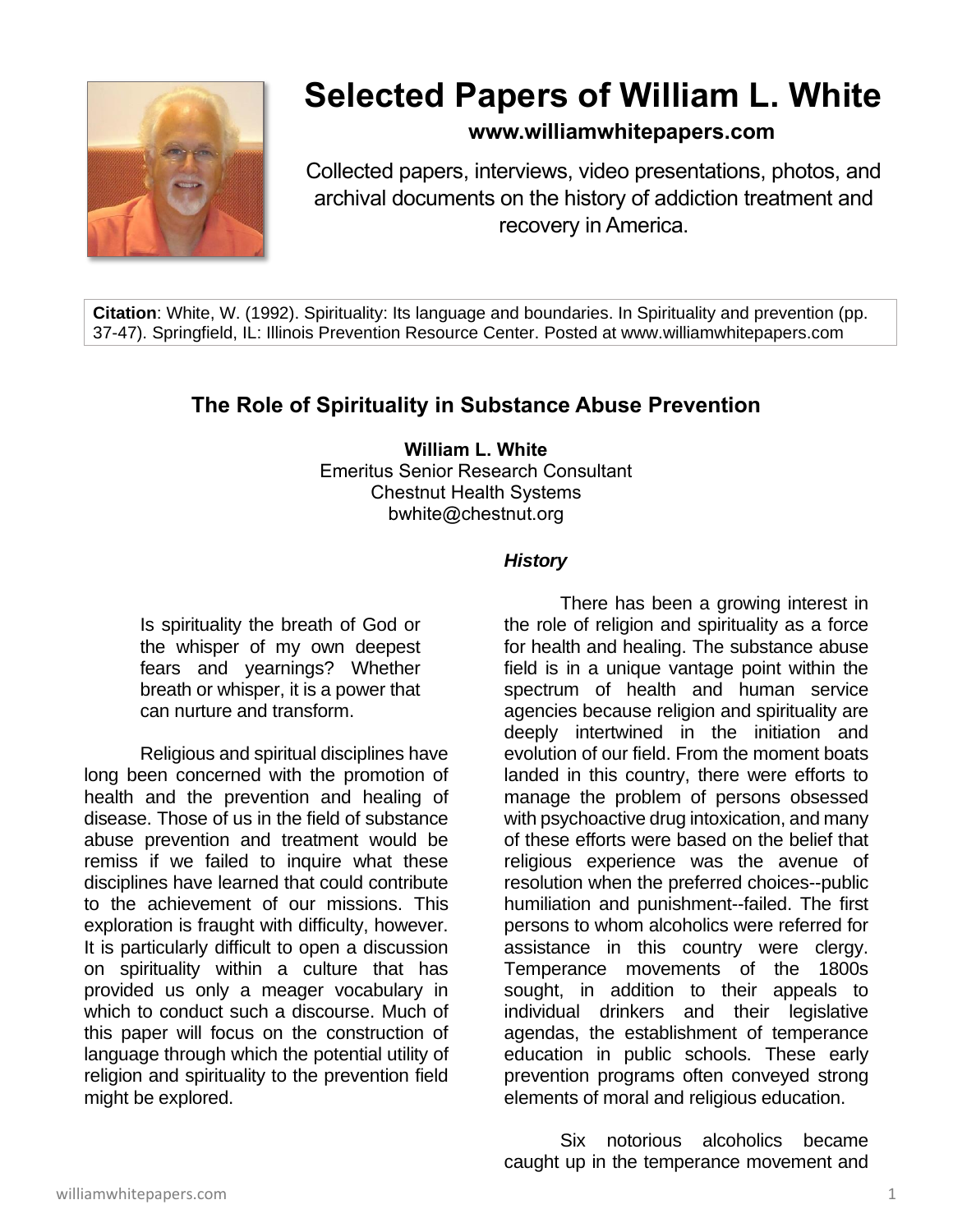launched the Washingtonian Movement—a pre-AA recovery mutual aid society. The inebriate asylums that grew out of the Washingtonian Movement understood that they were dealing with a physical disease--the American Association for the Study and Cure of Inebriety was founded in 1870 based on a disease concept of addiction. But treatment methodologies within the inebriate asylums incorporated moral education and religious and spiritual meditation. When the Salvation Army came to the United States in the 1880s, it brought a distinctly religious approach to working with alcoholic men of the Bowery and Skid Row--an approach that explicitly posited that Christian salvation was the only pathway to sobriety. In addition to the individual religious experiences that occurred within the rescue missions, alcoholics bound together to support their continued sobriety and spiritual growth, creating such groups as the Royal Order of Ex-boozers.

In the 1920s and 1930s many alcoholics were drawn to other religious structures in the hopes that such structures would provide an escape from suffering. Most notable among these were the Emmanuel Movement and the Oxford Groups. The Emmanuel Movement combined psychological and spiritual principles of alcoholism recovery that focused on total abstinence, full self-revelation in group therapy, and visits from "friendly visitors (recovering alcoholics). The Oxford Group was a non-denominational, evangelical religious group that stressed self-survey, confession, restitution and service to others. Each of these groups were part of the spiritual traditions that would be shortly crystallized in Alcoholics Anonymous.<sup>1</sup>

Two very different views of religion and spirituality within psychiatry would intersect within the history of the substance abuse field. Where Freud was calling religion a "mass obsessional neurosis," Jung was impressed with the transformational power of the religious or spiritual experience. When Roland H. sought advice following his relapse to active alcoholism following treatment by Jung, Jung told him that there was nothing left that medical or psychiatric treatment could do for him, that his only hope was a spiritual or

religious experience--a recommendation that led Roland H. to the Oxford Group. Later in a response to a letter from Bill Wilson describing how Jung's advice played a critical role in the founding of Alcoholics Anonymous, Jung used the phrase *Spiritus contra Spiritum* to reflect his understanding of the power of the spiritual to conquer alcoholism.<sup>2</sup>

The founding of Alcoholics Anonymous in 1935 marks a particularly important milestone as this fellowship shaped a spiritual approach to alcoholism recovery that significantly influenced the philosophical premises and working methodologies of the field up until the present. AA's non-religious, but spiritual program of recovery focused on ego-surrender to a higher power and a moral reconstruction of one's character through selfinventory, confession, restitution and service. The 12 step model of spiritual recovery would evolve into a social movement carrying 12 step spirituality and self-help adaptations far beyond the boundaries of the substance abuse field.

The past two decades have seen the emergence of explicitly religious programs of addiction treatment and such non-religious, non-spiritual self-help alternatives as Women for Sobriety, Rational Recovery and Secular Organization for Sobriety. The treatment field is being forced to become spiritually multilingual given the enormous diversity of our clients.<sup>3</sup>

While spirituality has a visible place within the treatment side of the field, such is not the case with prevention. If we are to explore the potential of this force called spirituality within the prevention arena, we must first forge a language to guide our efforts. The challenge is to create a language broad enough to capture the phenomenon of spirituality while avoiding language so vague and diffuse that it fails to define and delineate.

# *Cultural and Professional Context*

We enter this exploration of spirituality at a particular point in the history of our world, our culture and our professional field. Ideologies and the political and economic structures that supported them are toppling, with the cries of celebration muted by fears of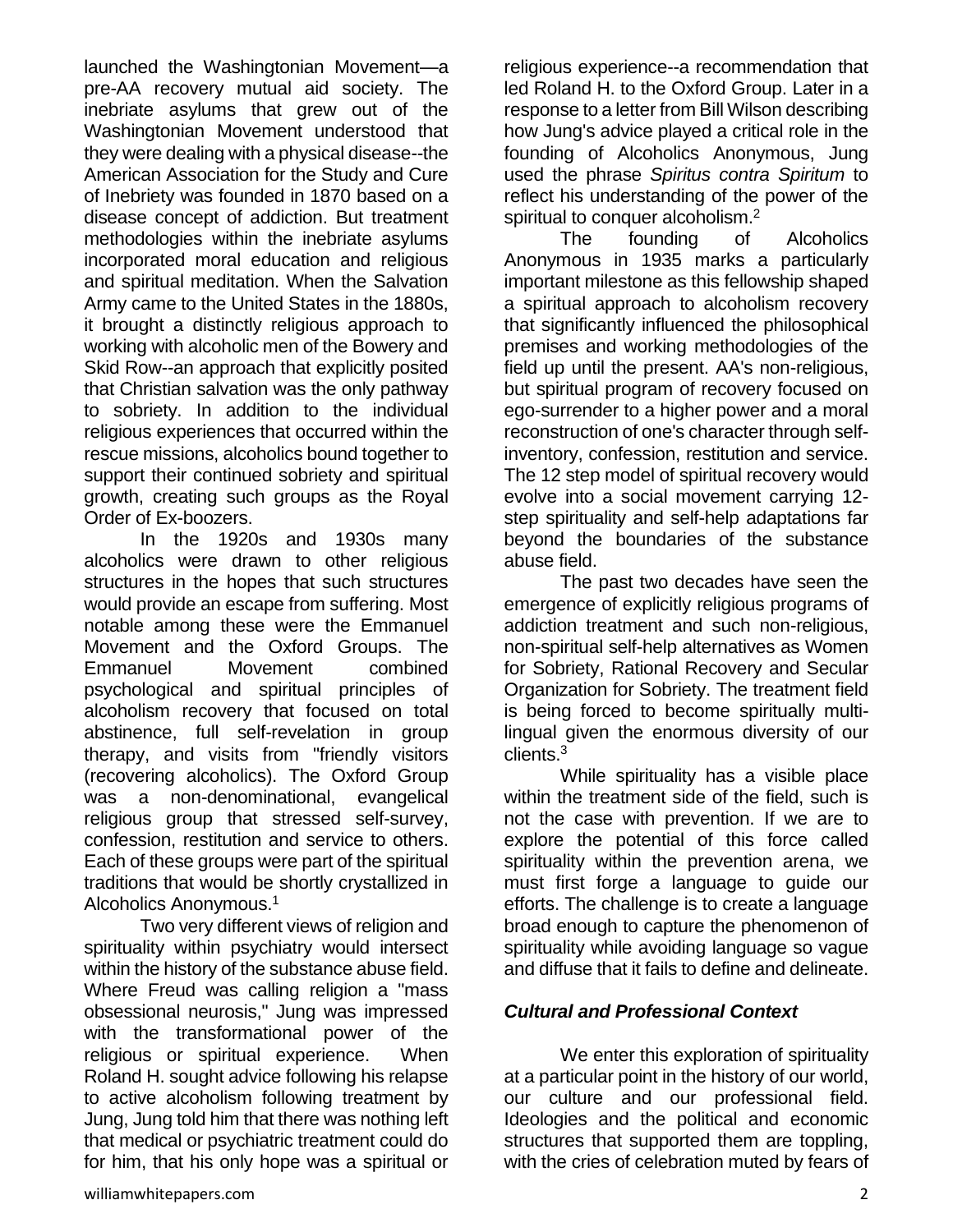anarchy and civil war. We enter an era in which the world order is tenuous and open to the call of the best and worst within us. In our own country, we are reeling from a decade of narcissistic excess, concerned about the health of our families our neighborhoods, our schools, our places of work and our communities. We speak of a lost sense of connectedness and a shift of values from social duty and public service to selfexploration and self-indulgence. There is a cultural hunger for personal meaning and intimacy. We seem to be desperately in search of the social glue that can mend the web of our interconnectedness and mutual support.<sup>4</sup> Following two decades of unprecedented success, our own professional field finds itself in a crisis depicted in terms of federal and state funding cuts, restrictive third party coverage and managed care. And yet out of our explosive growth, our industrialization, our obsession with profit and regulatory compliance, and our competition with and isolation from one another, has come a growing sense that we are a field whose essential character is being shaped not from within, but from forces outside the field. A growing number of persons are calling for us to re-center ourselves, to re-articulate a vision for the future and a core set of values and principles that will guide our business and service practices. Perhaps it is not surprising in such a global, cultural and professional context, that concerns about spirituality have intensified.<sup>5</sup>

In the summer of 1992, the Prevention Resource Center brought together a small group of persons to define spirituality within a prevention context and explore its potential contribution to the prevention field. The ideas below emerged out of this interactive and collaborative process. This paper is testament to the belief that we can do together through a synergism of relationship that which we could not do alone. Any failure to capture and convey the clarity of our vision is my own. The purpose of the dialogue was not to draw definitive conclusions, but to lay the groundwork through which more substantive work could occur. As a result, much of our

effort focused on defining spirituality and the parameters of its application to prevention.<sup>6</sup>

#### *Spirituality and the Human Condition*

Human beings, since the birth of consciousness and self-consciousness, have spent considerable time pondering the meaning of their existence and altering their life choices based on the conclusions drawn from these ruminations. Our awareness, our consciousness, our need to give order and meaning to life, and also our need to alter consciousness makes the issue of spirit as old as human life. Through thousands of religions, philosophies, political and economic ideologies, lifestyles, vocations and pastimes, we have sought to make sense of our world and our place in it. Through drugs, music, dance, sport, feasting, fasting, sexual frenzy, and every manner of religious ritual--through episodes of ego-surrender and egointoxication--we have sought to alter our experience of ourselves and our world.<sup>7</sup> This need for meaning and altered consciousness is the root of the spiritual experience. This need has been channeled into the highest achievements of our civilization and our most unspeakable atrocities. We will begin by distinguishing spirituality and religion and then define this phenomenon called spirituality. Our discussion will end with an exploration of the potentials and hazards the exploration of spirituality poses the prevention field.

# *A Brief Note on Spirituality and Religion*

It will be impossible to address the issue of spirituality without defining and delineating the phenomena of religion and spirituality. Spirituality and religion are two overlapping phenomena whose differences, commonalities, and inter-relationships need to be explored at great length, particularly as they relate to prevention. An essential started point is the recognition that there are religious and nonreligious varieties of spiritual experience. In the discussions which follow, spirituality will embrace both religious and non-religious spiritual states and experiences.<sup>8</sup>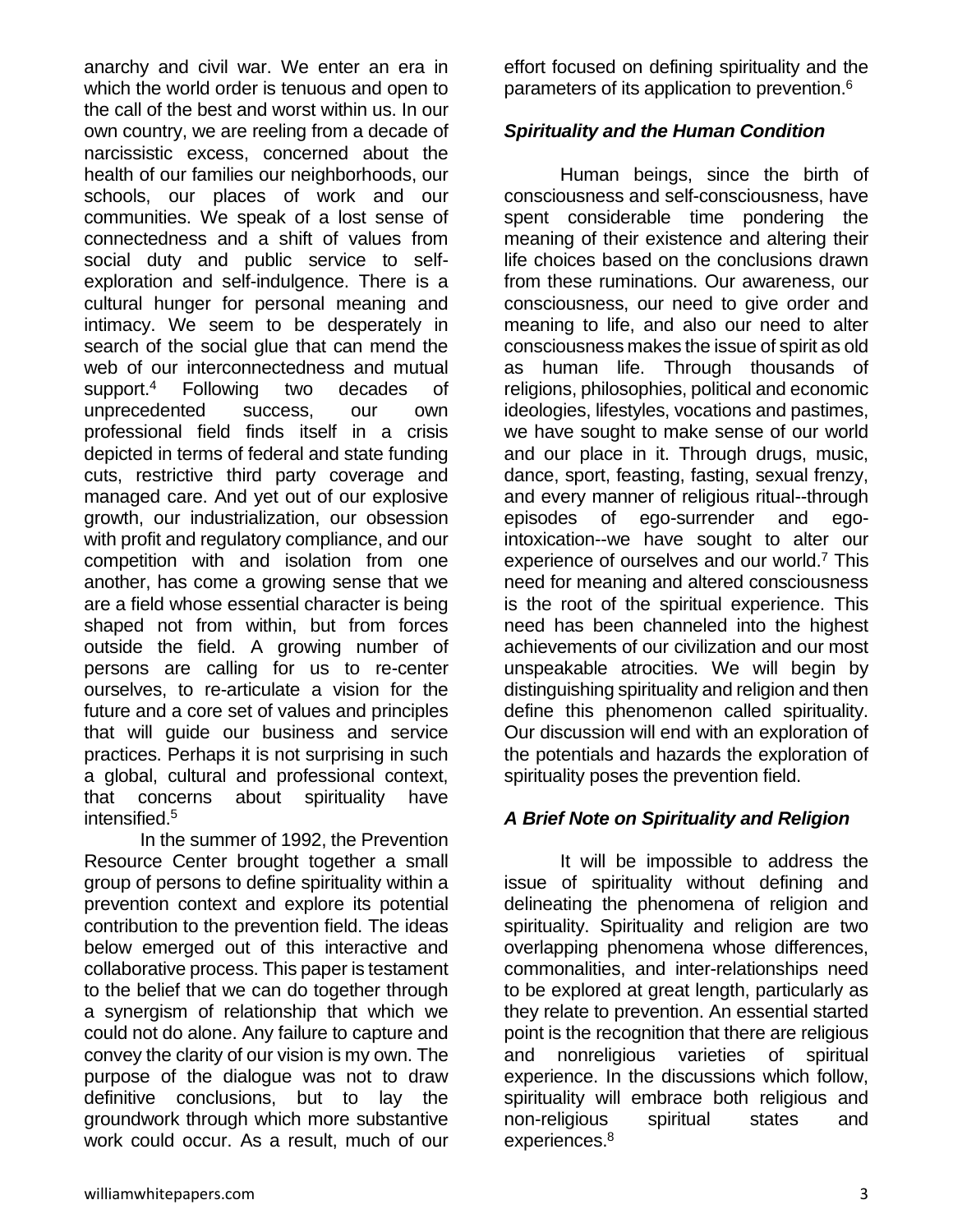*Spirituality is a heightened state of perception, awareness, performance or being that personally informs, heals, empowers, connects, centers or liberates.*

There is a continuum of spiritual experience that can be plotted based on the source of the experience. There is a spirituality that springs from pain, a spirituality that springs from pleasure, and a spirituality that flows from the simplicity of daily life. The power of the spiritual to throw us beyond our normal range of experience is evident in the language of persons describing this phenomena: awakening, epiphany, rapture, psychological seizure, peak experience, defining moment, struck speechless, awe, release, sublime, rebirth, breakthrough, and ecstasy. The spirituality of fully experiencing the subtlety and depth of the ordinary is described in words such as harmony, balance, centered, bliss, serenity, and tranquility. The fact that these conditions or experiences provide alternatives to or antidotes for chemical intoxication make them a potentially important area of study in substance abuse prevention and treatment. A more detailed examination of our working definition of spirituality could explicate such potential.

#### *Defining Spirituality for the Prevention Context*

The first half of the working definition attempts to describe what spirituality is; the second half seeks to describe spirituality through its effects.

HEIGHTENED: This word implies an acute sensitivity, an intensity of consciousness that transcends the ordinary, a sense of the peculiarly authentic, an amplification and elevation of one's experience, an openness to awareness. Heightened states are often self-perpetuating--a quality reflected in Nathaniel

Branden's observation on "the capacity of ecstasy to re-generate itself."<sup>9</sup>

- STATE: State can reflect a unique, timelimited experience as in Groff's concept of "spiritual emergency"<sup>10</sup> and White's concept of "conversion crisis"<sup>11</sup> in addicts, or an enduring condition or quality, as in the statement, "She is a very spiritual person." State may or may not involve full personal consciousness of the condition. Spirituality doesn't require intentionality. The spiritual person may not have sought this state as a goal and may not self-identify himself or herself as having this quality. Intentionality and awareness not withstanding, heightened state suggests an elevated readiness to experience or respond. Spirituality as a condition is the framework of valuing out of which we commit our energies in a sustained way. Spirituality is to one's life what the brain is to one's body: it is the central processing station that integrates and gives meaning to our choices and actions.
- PERCEPTION: Heightened state of perception suggests an unusually sharp clarity and depth of seeing, a capacity to see previously unseen patterns and relationships and meanings, and a breakthrough in the perception of the self, the world and the self-world relationship. There is a piercing through the superficial to see that which is of ultimate value and importance--described at its most intense as a mind-shattering vision.
- AWARENESS: Heightened state of awareness implies that which is perceived is now organized into patterns of meanings. Awareness implies cognition and an ordering of sensory and emotional data into a meaningful whole. It is an understanding of relationships, an ordering of values, a framework for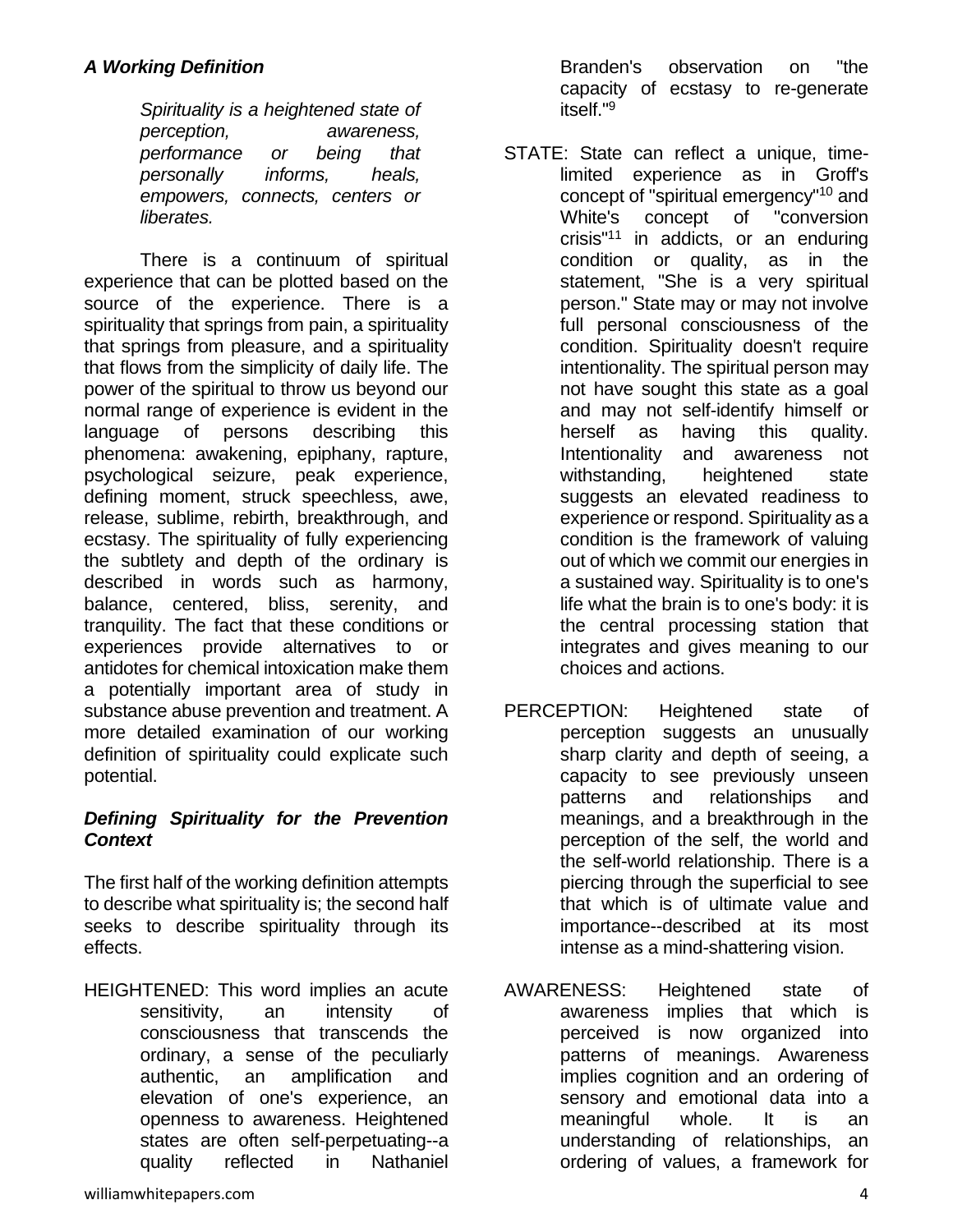choices out of which one can say yes and no. It is an ordering of priorities which reflects a deep appreciation of one's ultimate concerns and personal destiny. This heightened state of awareness that is spirituality often breaks into awareness through symbols, songs, metaphors or stories. Awareness can break through as logic, as intuitive instinct, or the gleaning of paradox. Spiritual awareness often involves seeing the great issues of one's age played out at in the microcosm of one's own life--a perceived thread between personal destiny and human destiny.

- PERFORMANCE: Heightened state of performance is the execution of behavior in an extraordinary manner. It is the lost contact with everything in the universe except the instantaneous execution of this act or series of acts. It is the mother lifting her car off her child, the altruistic suicide of a soldier throwing himself or herself on a grenade to save his or her comrades, the athlete who gets "in the zone," the artist whose performance is driven by a mysterious source of power and passion. It is the acting out of one's ultimate values in a "moment of truth."
- BEING: A heightened state of being is an experience of emotional harmony and balance, a feeling that one is on the correct path of self-destiny--what Joseph Campbell frequently referred to as "following your bliss."<sup>12</sup> It is a congruence between our aspirational values and our personal choices and actions, in short, our process of living.

The second half of our working definition describes how spirituality is experienced and to what effect. The elements below are at the same time consequences of the state of spirituality and mediums through which spirituality can be accessed or transmitted: informing, healing, empowering, connecting, centering and liberating.

- THAT PERSONALLY: The experience and effects that flow from this optimal state called spirituality are experienced uniquely within each individual. There is no generic spirituality. Spirituality- the condition--and spiritual experiences--high intensity episodes within this condition--effect humans in a number of ways that have relevance to substance abuse prevention.
- INFORMS: Spirituality teaches and guides. The lessons may be highly personal or may involve a personal filtering of a universal spiritual truth, e.g., you reap what you sow. Spirituality involves teachers as well as lessons- indigenous sources of wisdom and guidance within the human community, e.g., teachers, elders, high priests/priestesses, storytellers, and tricksters.
- HEALS: The spiritual has long been seen as a source of healing. Spirituality brings dimensions of cleansing, selfforgiveness, a restoration or creation of wholeness. Healing can involve selfinventory, touch, confession, and restitution. Spirituality can be a powerful transformational force.
- EMPOWERS: Spirituality is about power. It is a connection with powers within the self and powers beyond the self. It is inspiring, horizon-raising, energizing, galvanizing. It is contagious. It is joy and exaltation and ecstasy. Spiritual empowerment also bestows an inescapable duty and responsibility. It is the tempering of character through the fire of suffering and adversity.
- CONNECTS: Connects reflects an empathic identification, the capacity to project oneself into another's experience--to link the experience of the self and other as one. It is a linking back to the past and a bridge into the future. Connection is reaching out. It is a communication of relationship. Connection is atonement and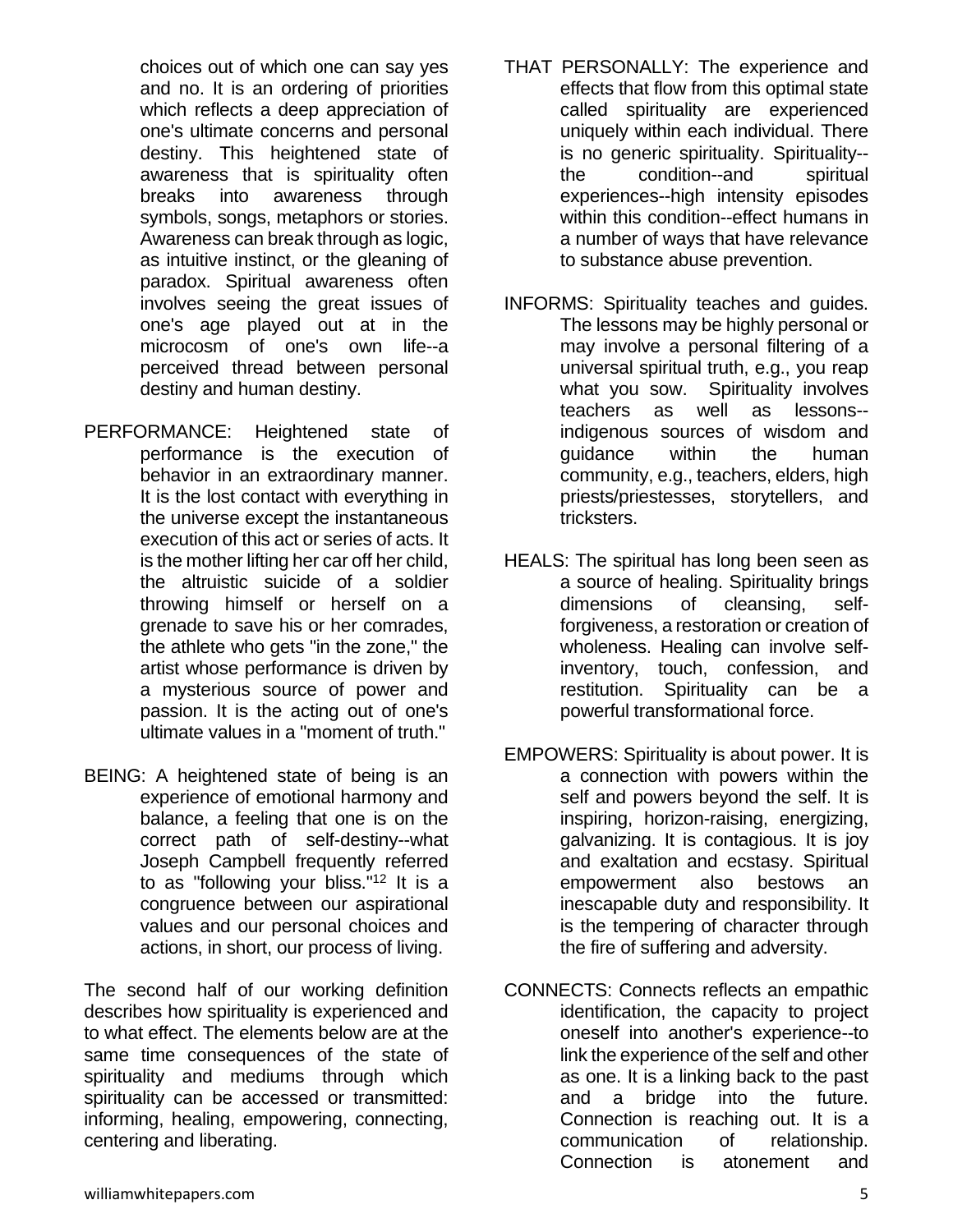reconciliation. It is the experience of intimacy--the experience of "we." It is the antidote to isolation and alienation. Connection is based on truth-telling and a covenant of fidelity to the proposition that our interests and destinies are irrevocably linked. It is mutuality, reciprocity and interdependence. It is a celebration of the paradox of simultaneous diversity and unity.

- CENTERS: Spirituality is that ability to hourby-hour, day-by-day re-center ourselves by bringing our choices and actions into compliance with our aspirational values. It is moving back in harmony with self and with others. It is the gyroscope that keeps us morally upright. It is discipline, duty and responsibility. Centering implies balance--an antidote to excessive behavior--a cultivation of openness, flexibility and tolerance. It is a comforting and sustaining process.
- LIBERATES: Spirituality is fuel for struggle against internal and external shackles. It challenges us to cross barriers and break imposed limits. It is responding to the heart rather than mechanistic compliance with externally imposed expectations. It is the collective genius, endurance and resilience of oppressed individuals and peoples. It is detachment. It is the transcendence of biological appetites. It is the transcendence of the excesses of prosperity and hardship. It is a raw force or energy that inevitably struggles against the structures that attempt to contain it.

# *Spirituality in Action*

What does spirituality (S) have to teach us about the prevention craft. S says everything is personal; we are touched only by that which reaches us at a personal level. We each possess spiritual receptors that can only be accessed through prevention messages couched in the specialized languages, symbols, and stories which we are able to receive. S says there are alternative states of consciousness that can compete with the seductiveness of drug intoxication. S says we can be called and challenged to higher levels of expectations because others exist at that level. S says many people who are wounded can and do get well outside the boundaries of organized treatment. S says that religious experience and religious practice is a viable alternative to drug use and a legitimate pathway of transformation from the state of self-destruction to the state of becoming. S says that there are indigenous people and indigenous institutions- weakened as they may be--that are sources of healing and reconciliation. S says that religious organizations are an underutilized resource. S says everything we do in prevention hinges on building a foundation of connectedness between all people. S says we must help build and nurture community. S says we must begin to person-by-person reestablish the web of interdependency and mutual respect that is the essence of community. S says people need opportunities for introspection and self-inventory. S says self-awareness, self-affirmation and empathic identification with others are incompatible with drug abuse.

In some ways, exploring spirituality may lead us simply to describing what we already do in prevention in a different language. There are many ways in which the functions of spirituality defined above parallel the currently articulated prevention strategies. But there may be whole new technologies available to us if we explore the mediums through which spirituality is experienced: sacred objects, sacred places, special people and roles, core ideas, core values, special language, literature, music, dance. We may through this exploration of spirituality discover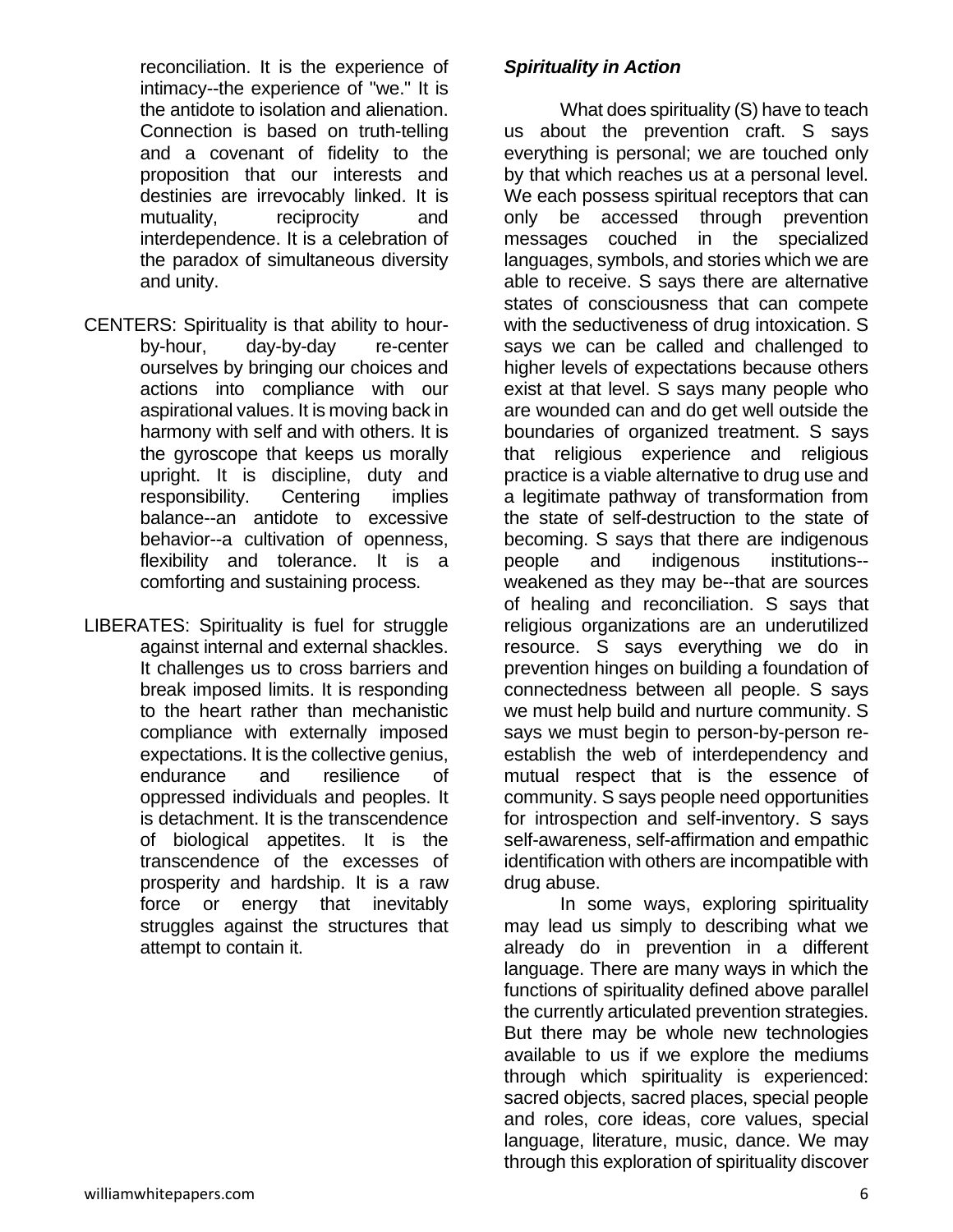new rituals for listening, identifying, remembering, cleansing, forgiving, centering, grieving and witnessing and testifying that bolster chemical health and emotional health.

#### *The Dangerous Side of Spirituality*

While affirming the potential contribution of a more focused examination of spirituality in the prevention field, it would be best to proceed very cautiously in this exploration. Spirituality, like any power, may be bent to serve different purposes and ends. Clinebell's distinction between pathogenic (sickness fostering) religion and salugenic (wholeness fostering) religion can be applied to spirituality.<sup>13</sup> There is the potential for unexpected and harmful consequences in the exploration of religion and spirituality as a dimension of behavioral health. There is the danger of rigid promotion of particular brands or forms of religious or spiritual belief and practices. There is danger that the historical separation of church and state could be breached through the use of public funds to promote or otherwise advocate religious and spiritual experience, no matter how broadly defined. There is danger that a movement recognizing the legitimacy of many religious and spiritual disciplines will be attacked by those individual groups who claim exclusive legitimacy. There is the danger of the spiritual con--the manipulation of religious and spiritual forms for personal aggrandizement, political power and profit. There is danger that the utility that comes from a clearly defined concept of spirituality will be lost through a plethora of revisionist profiteering--a phenomenon some say has happened with the concept of codependency. The field has had enough contact with cults the past two decades to justify suspicion of any prevention or treatment medium that presents itself in the cloth of charismatic leadership, authoritarian structure, exclusive ownership of truth, aggressive and deceptive recruiting practices, possessive isolation of its members or participants, and a propensity for coercion, manipulation and exploitation. All of these factors pose risks to the prevention field that must be weighed and actively managed if a

deeper link between prevention and spirituality is to be explored.

## *Finding the Beam in Our Own Eye*

As we proceed cautiously through the potentials and pitfalls of an intensified exploration of spirituality for other people and other systems, we would do well to explore spirituality as a source of renewal for our own organizations and our own workers.

> To speak of spirituality in an organizational context does not rely on the religious or the mystical. It simply says that there are resources and relationships beyond the organization that can empower and imbue hope. It simply says that a commitment to service brings duties and responsibilities that transcend individual and institutional self-interest. Spirituality ...is igniting and nurturing hope within the organization and the transmission of that message of hope into the world.<sup>14</sup>

If spirituality is indeed a force that can be intensely explored in the prevention and treatment contexts, then perhaps a beginning point of this exploration is ourselves--those persons and institutions that practice the prevention and treatment crafts. We can provide opportunities that allow us to individually and collectively center ourselves- -to get in touch with the best within our individual and collective experiences. We can test the capacity of this power (spirituality) to nurture and heal by applying it to our own organizations and our own workers. Our ability to use spirituality as a medium for personal and social transformation rests ultimately on our ability to use this power in non-coercive, non-violent, non-hierarchical, non-exclusive, non-possessive ways within our own spheres of professional influence- within our own organizations.